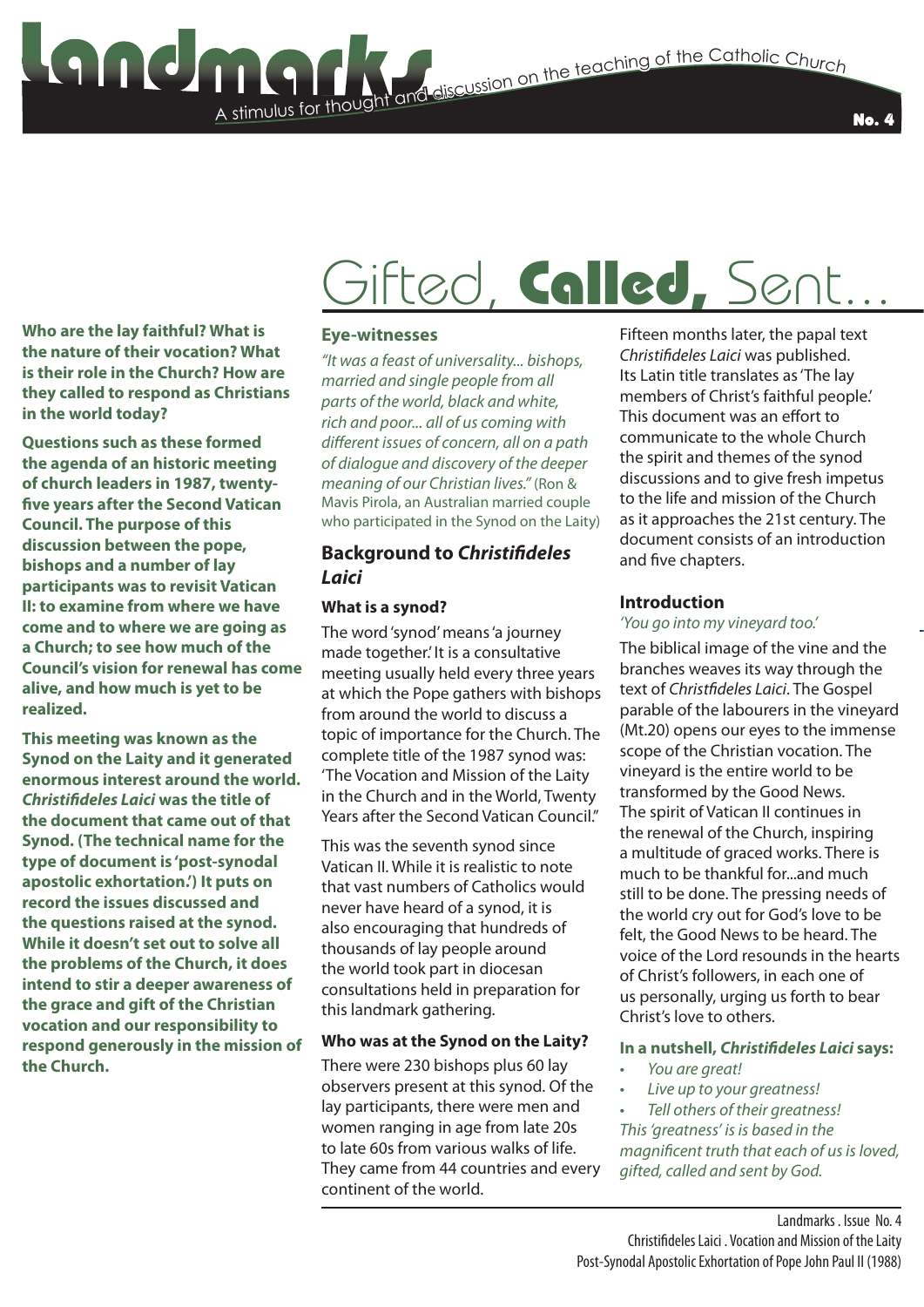## We are Gifted

### **You are loved. Believe it!**

*"As a teenager I developed a bad habit. Not drugs or alcohol. It was a habit of putting myself down. You see, I had this tape playing in my head: 'I'm not good enough. I can't do anything right.' Then one day I realized that not only was I destroying my self-esteem, I was denigrating God's own creation. I stopped playing that tape. I replaced it with a new one: 'I am good, cherished, gifted. God delights in me!' That positive decision has changed my life." (S.L.)* 

**Chapter 1.** *'I am the vine and you are the branches.'*

Being a Christian involves far more than belonging to an organization. Like branches connected to a vine, the very life source of the Christian is the life of the risen Christ. Through baptism we 'come alive' in Christ. We know ourselves to be loved for all eternity. We are confronted with the realization that:

- God loves us unconditionally, totally, forever.
- We belong to Christ and share in the joy of the resurrection.
- The Holy Spirit dwells within us, forever surprising us with the newness of God's presence.

But the Good News doesn't stop there. Through baptism we are immersed in a community of love. We are bonded by faith to millions of other believers who share in this discovery of the risen Jesus and the reality of the Holy Spirit's presence in our lives.

This, then, is the context in which our relationship with Christ and the Church must be understood.

### **Chapter 2.** *'All branches of a single vine.'*

The concept of 'communion' is central to *Christifideles Laici*. What we mean by 'communion' is our union of love with God brought about by Jesus Christ, in the Holy Spirit. Through the Word of God and through the sacraments we are constantly invited into this love relationship. Within this communion of love we find a variety of Spirit-filled gifts (or 'charisms'), leading people to assume different ministries and services, all for the building up of the body of Christ and furthering the mission of the Church.

In this regard, Chapter 2 of *Christifideles Laici* affirms the work of the diocese and parish as well as the many lay associations or 'movements' which have arisen in our times. The

### **Many gifts, one body**

**Until relatively recently we have thought of a lay person as a nonpriest or non-religious; i.e., we have operated out of a negative definition. It is important, says**  *Christifideles Laici* **(n.9), to use positive terms to describe the faithful based on their sacramental vocation as baptized, confirmed Christians who are called to holiness. For many lay people the gift of marriage is also integral to their Christian identity.**

**Try it: Practice using positive terms to describe Christ's faithful. E.g., refer to a married parishioner as a 'married man' rather than as a** 

### **Grey power**

*"My grandfather is an active 87 year old. One day his parish appealed for people to drive the elderly folk at a nursing home to an outing at the park once a week. Grandad volunteered! At an age when you might expect him to sit back and think that 'Life owes me,' Grandad is still asking what he can do for his parish. He is an inspiration to me as to what it means to live for others." (Anna)* 

### **Who are the lay faithful?**

**"Whether they be exceptional and great or simple and ordinary, the charisms are graces of the Holy Spirit that have, directly or indirectly, a usefulness for the ecclesial community, ordered as they are to the building up of the Church...and to the needs of the world" (CL, 24).**

**Within the community of love which is the Church, there are abundant graces and gifts. Each of us has a unique share in those gifts. God sees them. As brothers and sisters in Christ we are called to identify them in one another. In fact, in stark contrast to the 'knocking' habits of our society, this is one of the great hallmarks of the Christian vocation: the acknowledgement and empowerment of God-given gifts for the sake of Christ's mission.**

**Think about it: In what ways do I affirm my friends and family for their gifts? Am I more likely to praise or criticize people?**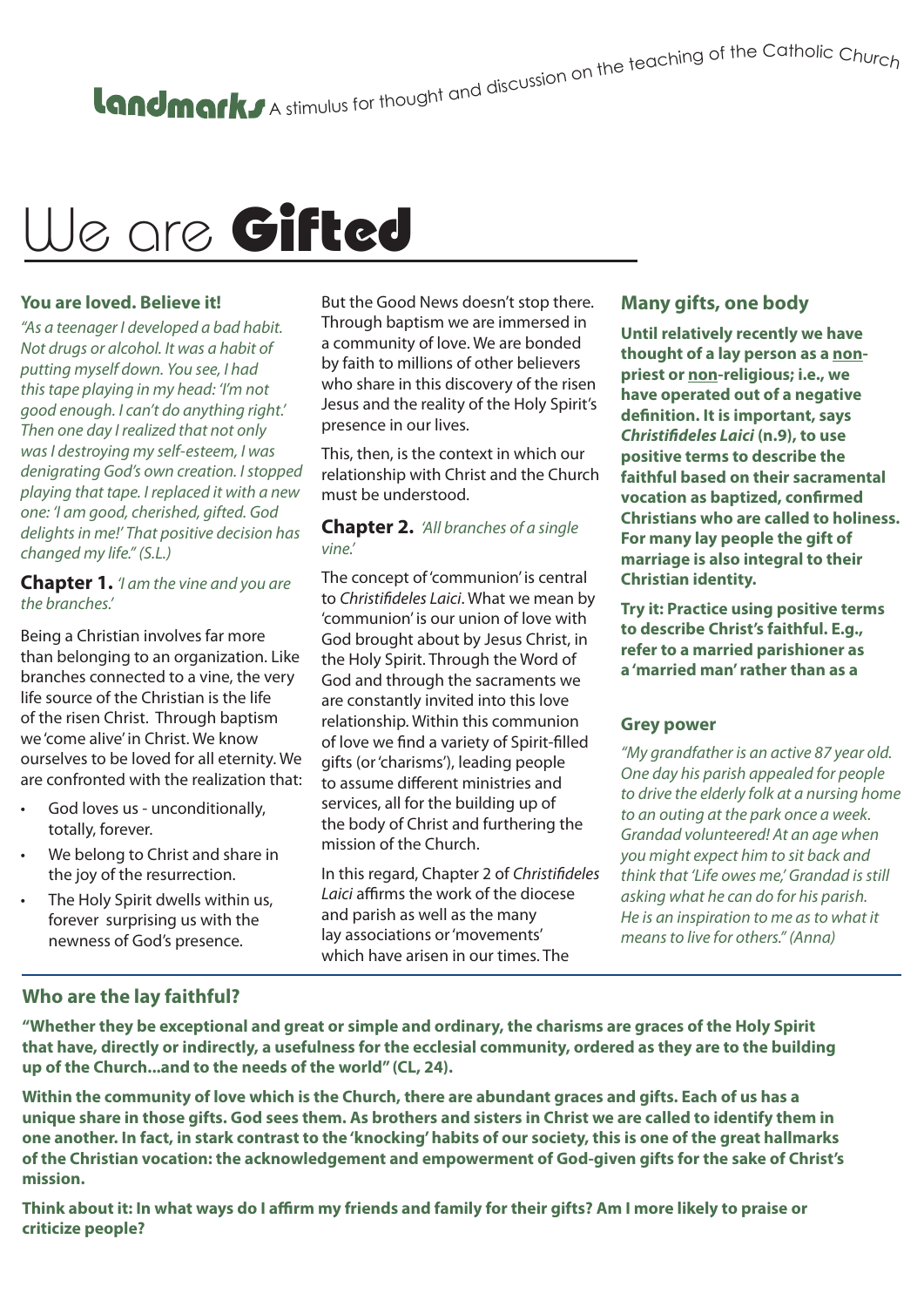# A stimulus for thought and discussion on the teaching of the Catholic Churc<sub>h</sub>

document notes that at times tensions arise between the charismatic and institutional dimensions of church life, and it offers five criteria for the discernment of lay associations (see n.30). The faithful have great freedom in responding to the promptings of the Holy Spirit. At the same time, they are called to discern and go forward in a spirit of unity and communion with the rest of the church. "For the sound building of a common house it is necessary...that every spirit of antagonism and conflict be put aside" (CL, 31).

### **Chapter 3.** *'I have appointed you to go forth and bear fruit.'*

### **Co-responsibility in mission**

There is no Christian mission without community, and no Christian community without mission. This interconnectedness of communion and mission forms an intricate dance threading its way through *Christifideles Laici*. How little cells of Christian love can send out ripples and draw others into their circle of communion is one of the mysterious powers of Christian community and the basis from which all acts of mission and service flow.

In the face of society's increasing

'secularism,' *Christifideles Laici* makes an impassioned plea to all Christians to evangelize; i.e., to share the Good News of Jesus Christ: *"God loves humanity! Each Christian's words and life must make this proclamation resound: God loves you, Christ came for you. Christ is for you the Way, the Truth and the Life!"*  (n.34).

Essential to evangelization is the promotion of the dignity of the human person. The laity are called not so much to do 'churchy' things as to transform the secular order with gospel justice. In this regard, the document specifically mentions the work of the laity in science and technology, social communications, socio-economic life, ecology, promotion of human rights and, most especially, in the family which is the place where the 'humanization' of the person and society begins.

#### **Chapter 4.** *'Labourers in the Lord's vineyard.'*

### **Stewards of God's grace**

"*Indeed as a person with a truly unique life-story, each is called by name, to make a special contribution to the coming of the kingdom of God. No talent, no matter how small, is to be hidden or left unused*" (n.56).

**A characteristic of the current era in church history is the growth and spread of new lay associations, groups, communities and movements. Some examples include:**

**Young Christian Workers, Focolare, Marriage Encounter, Catholic Charismatic Renewal, Teams of our Lady, Christian Life Communities, Antioch, L'Arche, St Vincent de Paul, Cursillo, Neo-Catechumenate, Opus Dei, International Movement for Catholic Students, associations for Catholic professionals, covenant communities, family clusters, parish renewal programs, small group networks...**

Discussion: Note the variety of ways in which people express their mission. How many of the ecclesial initiatives above do you recognize? How many more can you name?

### We are Called

### **The parish**

**The parish is not principally a structure, a territory, or a building, but rather,** *"the family of God, a fellowship afire with a unifying spirit," "a familial and welcoming home...a Eucharistic community"* **(CL,26).**

*Christifideles Laici* **(n.26-27) affirms the indispensible value of parishes and calls for "a greater effort in their renewal," especially through:**

**"a) adaptation of parish structures according to the full flexibility granted by canon law, especially in promoting participation by the lay faithful in pastoral responsibilities;**

**"b) small, basic or so-called 'living' communities, where the faithful can communicate the Word of God and express it in service and love to one another" (CL,26).**

Think about it: In what way am I building up the life of my parish? How am I contributing to its mission?

### **Making a difference**

*A woman at the preparatory talks for the Synod on the Laity spoke of integrity in the workplace. Her husband was asked by the government of her country to investigate a bank scandal which was associated with corrupt and dangerous networks. (A number of senior officials were later murdered in connection with this scandal.) What was this couple being called to do? Should they risk their lives in a quest for truth? Supported by the prayers of their parish, they accepted the demands of the investigation. As protection, their home was placed under 24 hour police surveillance. Their children were sent abroad,. At the meeting in Rome this woman was in constant phone contact with her husband. Her fear was evident. So was her courage.*